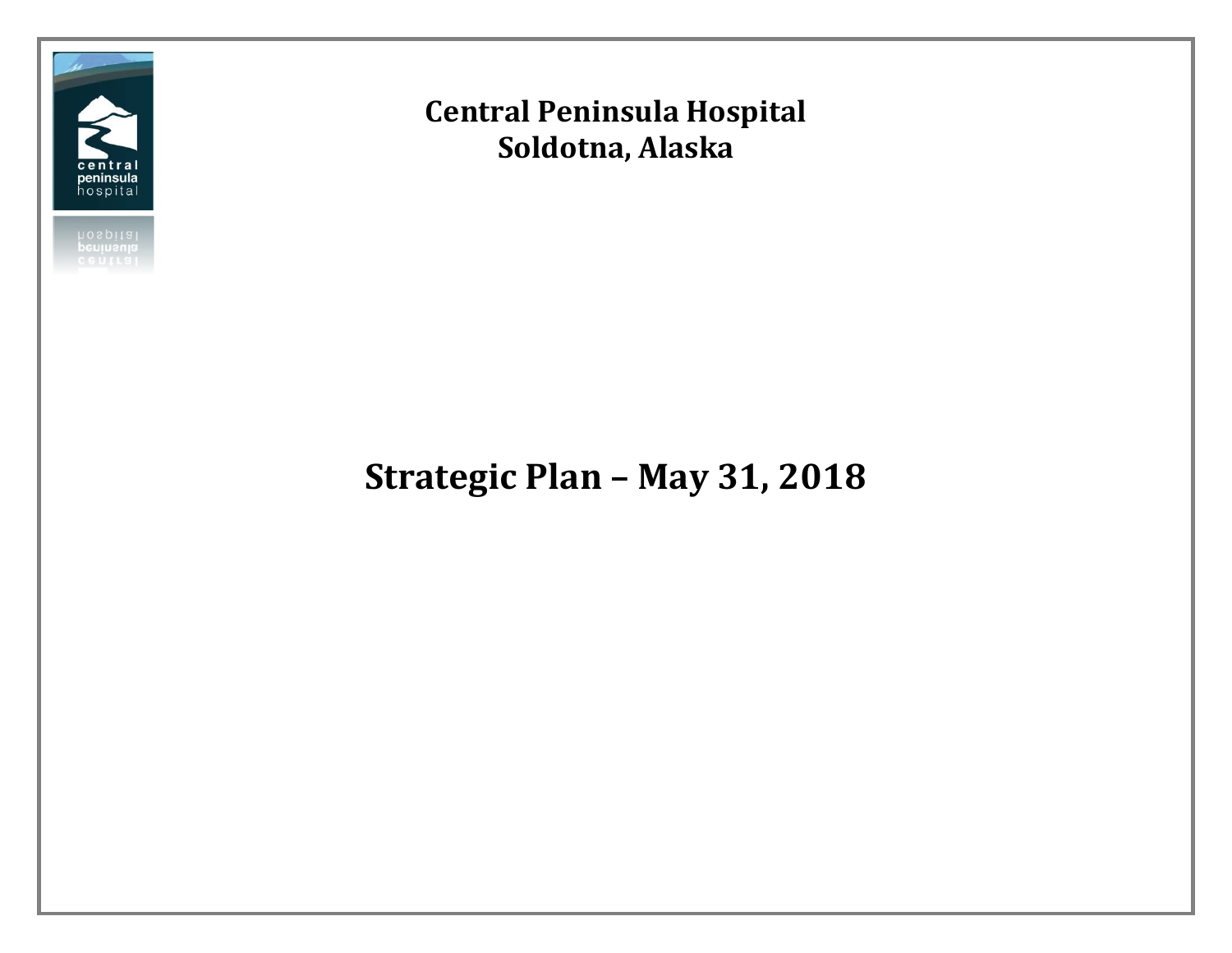### **Introduction**

Central Peninsula Hospital's Strategic Plan is developed and adopted by the CPGH, Inc. Board of Directors with input from hospital administration and physicians. Per policy, the Strategic Plan is revised every three to five years by the CPGH, Inc. Board of Directors. The purpose of the Strategic Plan is to outline the goals, strategies, objectives, and tactics that are to be put in place to accomplish the hospital's mission, vision, and values.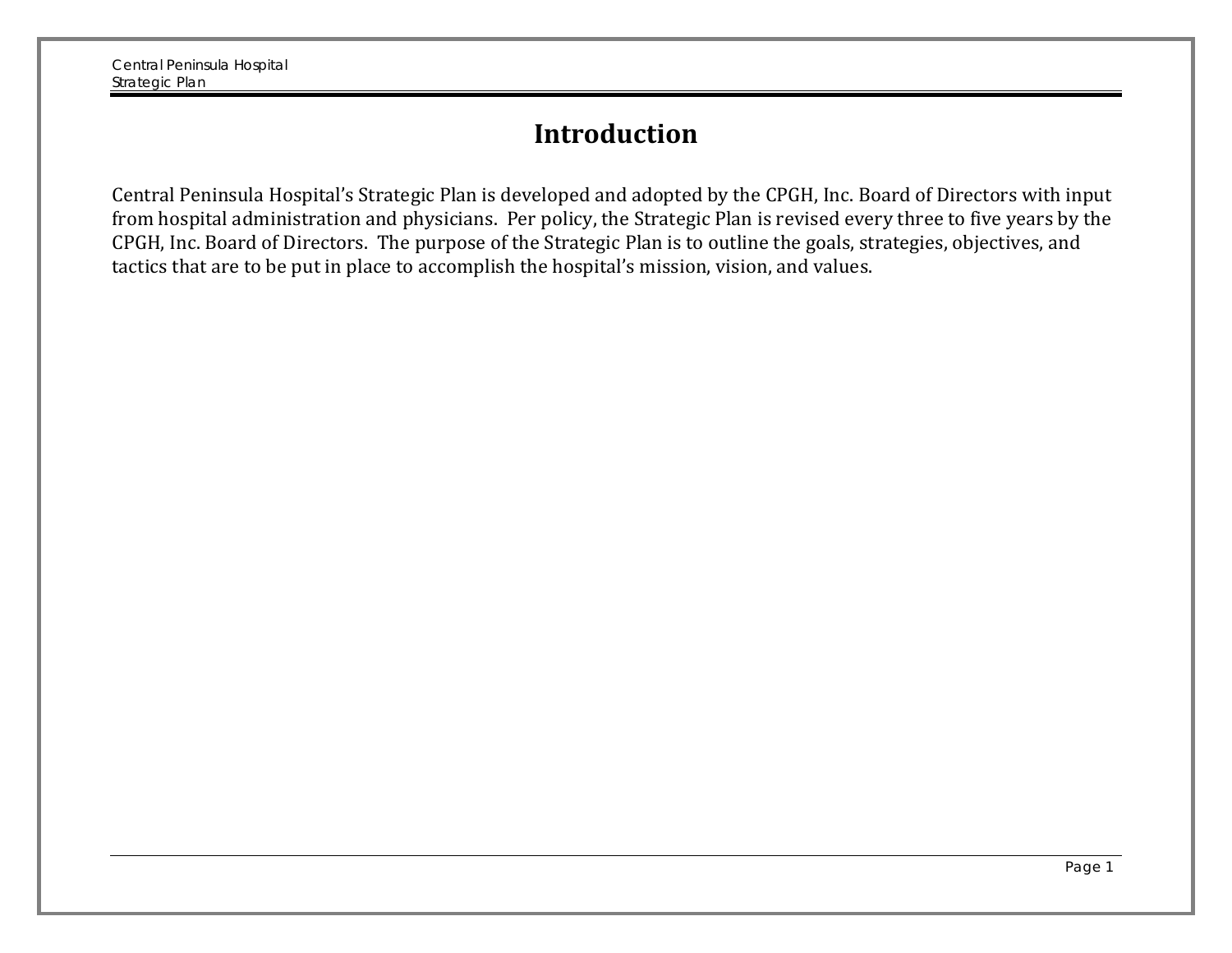### **Mission, Vision & Values Statements**

#### **MISSION**

We are a community-initiated and community-nurtured organization dedicated to promoting wellness and providing high quality health care that ensures the confidence and loyalty of our customers.

#### **VISION**

We will become a regional medical center focused on improving individual and community health and achieving national standards of excellence.

#### **VALUES**

SAFETY: We are a highly reliable organization that is uncompromising in our commitment to a culture of safety through our core values and behaviors. Collective and sustained commitment by organizational leadership, managers and health care workers emphasize safety over competing goals. Safety is our number one priority.

INTEGRITY: We hold ourselves accountable to the highest ethical and performance standards, demonstrating honesty, professionalism and sincerity.

COMPASSION: We recognize every person as a whole human being with different needs that must be met through listening, empathizing and nurturing.

SERVICE EXCELLENCE: We are committed to consistently improving healthcare outcomes and exceeding the expectations of those we serve

RESPECT: We will create a harmonious environment that will honor each person's dignity and reflect their worth.

STEWARDSHIP: We are each responsible for wise oversight of all resources entrusted to us.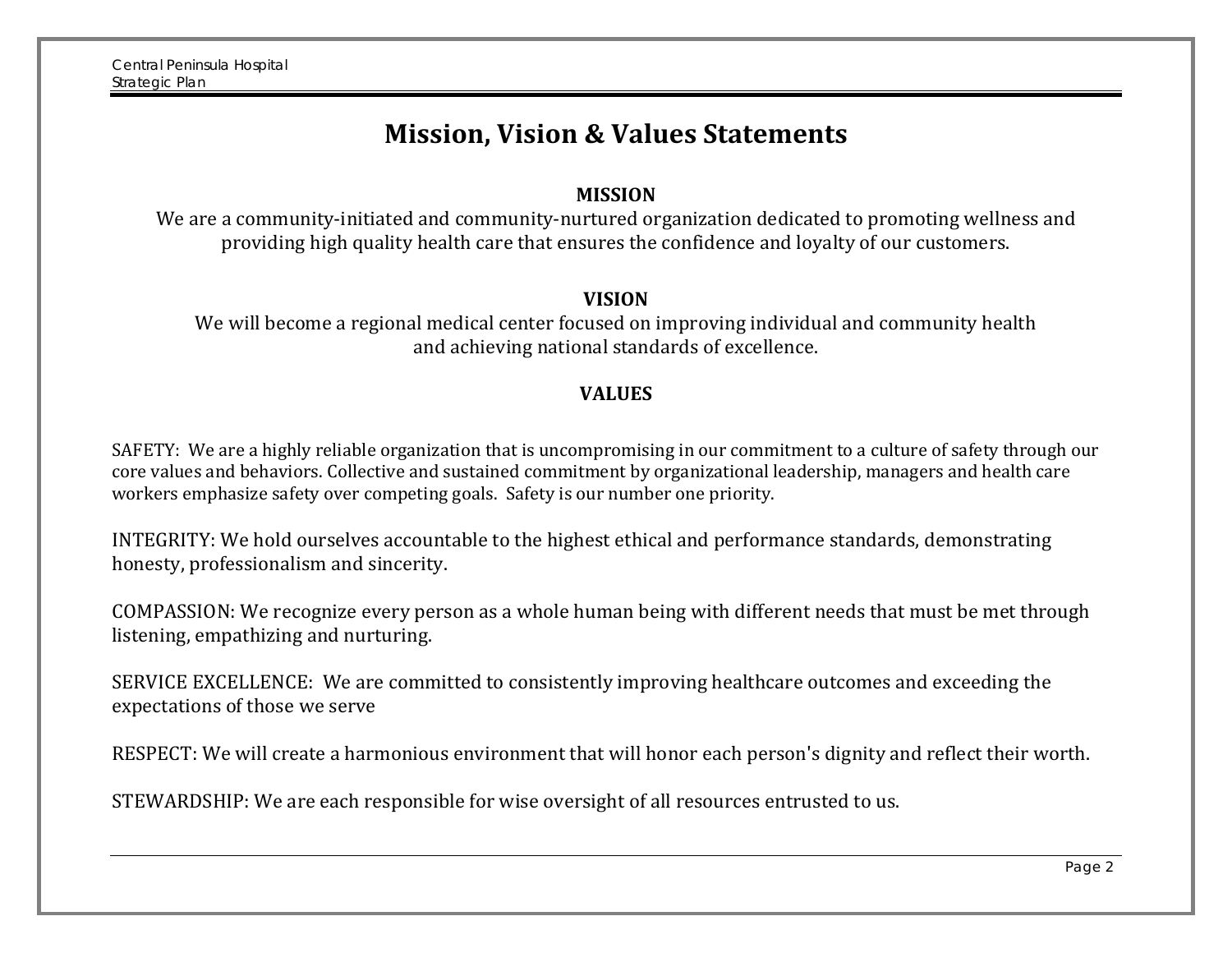### **GOALS**

| Quality                         | . Using activities embodied in a Highly Reliable Organization, Central<br>Peninsula Hospital is dedicated to achieving consistent and demonstrated<br>excellence in clinical quality and safety. |  |  |  |  |
|---------------------------------|--------------------------------------------------------------------------------------------------------------------------------------------------------------------------------------------------|--|--|--|--|
| <b>Patients &amp; Community</b> | . Patients and the community are very satisfied with the services provided<br>and grateful that the hospital exists; and systems are in place to improve<br>our overall population health.       |  |  |  |  |
| <b>Caregivers</b>               | . Our collaborative approach to healthcare delivery creates high caregiver<br>satisfaction and performance.                                                                                      |  |  |  |  |
| <b>Medical Facilities</b>       | . Our medical facilities provide a patient-centered environment to support<br>our dedication to the Mission and Vision and systems are in place to protect<br>the borough's assets.              |  |  |  |  |
| <b>Financial</b>                | • CPH is financially positioned to support our dedication to the Mission,<br>Vision, and Values.                                                                                                 |  |  |  |  |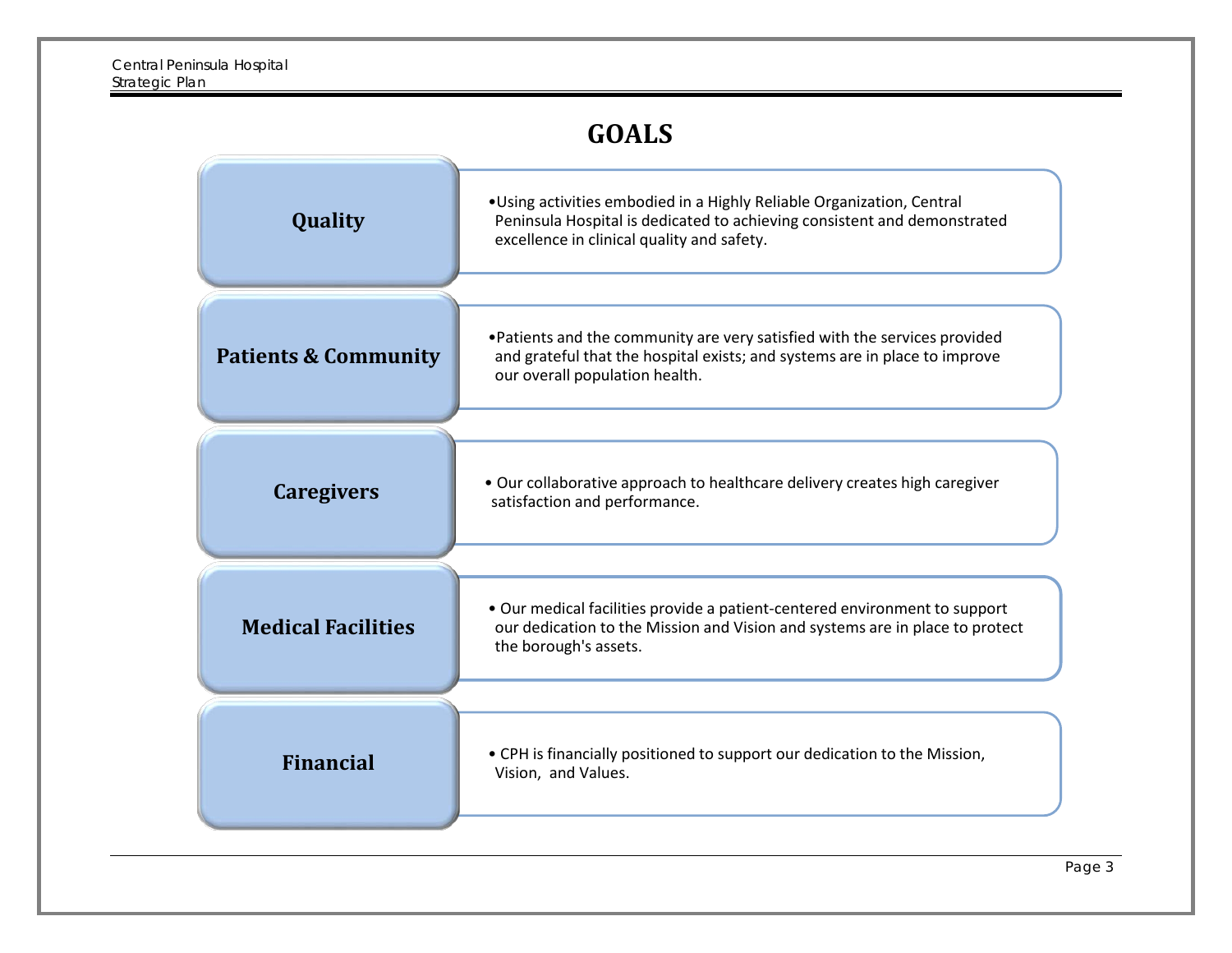### **Strategies & Metrics**

#### • **GOAL A: Quality**

Using activities embodied in a Highly Reliable Organization, Central Peninsula Hospital is dedicated to achieving consistent and demonstrated excellence in clinical quality and safety.

|                   | <b>Strategies</b>                                                                                            | <b>2018 Goal Related Metrics</b>                                   |
|-------------------|--------------------------------------------------------------------------------------------------------------|--------------------------------------------------------------------|
| A-1.              | Recruit and Retain Excellent Caregivers                                                                      | A-1. through A-4.                                                  |
| $A-2.$            | <b>Improve Quality Processes</b>                                                                             | a) Critical Positions filled within 6 months                       |
| $A-3$ .<br>$A-4.$ | Refine the institutional culture of safety and quality<br>Improve community health through population health | b) Consistently meet Core Measure targets on Balanced<br>Scorecard |
|                   | management.                                                                                                  | HAC occurrences within Balanced Scorecard limits<br>C)             |
|                   |                                                                                                              | Demonstrated progress on Clinical Integration<br>d)<br>development |

#### • **GOAL B: Patients & Community**

Patients and the community are very satisfied with the services provided and grateful that the hospital exists; and systems are in place to improve our overall population health.

| <b>Strategies</b> |                                                                                                | <b>2018 Goal Related Metrics</b>                                                   |  |  |
|-------------------|------------------------------------------------------------------------------------------------|------------------------------------------------------------------------------------|--|--|
| $B-1.$            | Develop processes to understand and meet patient and<br>community expectations and experiences | B-1. through B-3.<br>Best Hospital in Alaska<br>a)                                 |  |  |
| $B-2$ .           | Develop a healthcare system that is meeting and<br>exceeding patient and family expectations   | b) Top 10 Percentile in the United States<br>Increase access to quality care<br>C) |  |  |
| $B-3$ .           | <b>Patient Satisfaction</b>                                                                    |                                                                                    |  |  |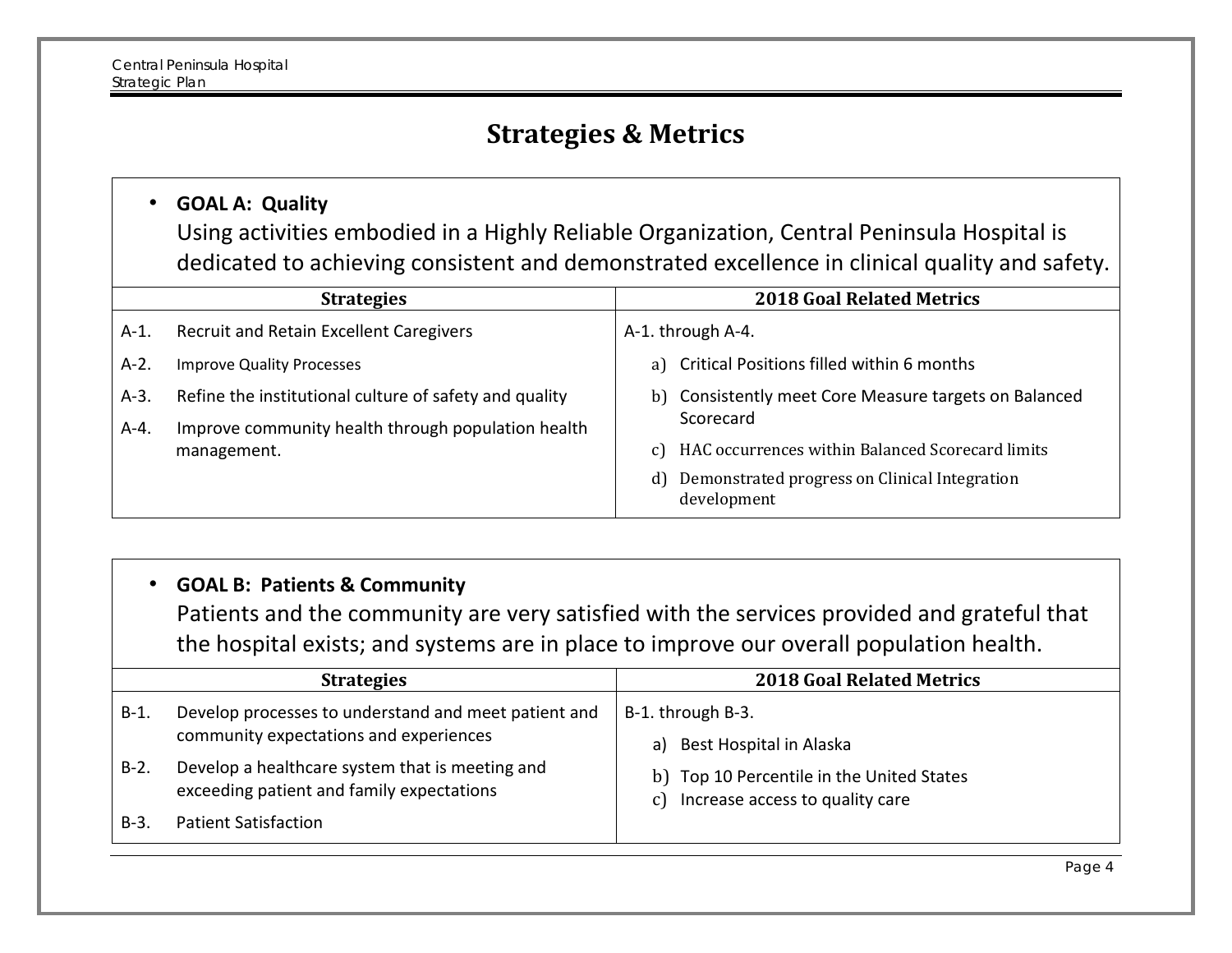### **Strategies & Metrics**

### • **GOAL C: Caregivers**

Our collaborative approach to healthcare delivery creates high caregiver satisfaction and performance.

| <b>Strategies</b> |                                                                                                                                                                                                          | <b>2018 Goal Related Metrics</b> |                                                                                                                                                                                                            |
|-------------------|----------------------------------------------------------------------------------------------------------------------------------------------------------------------------------------------------------|----------------------------------|------------------------------------------------------------------------------------------------------------------------------------------------------------------------------------------------------------|
| $C-1$ .           | Identify and meet needs and expectations that create an<br>efficient/effective workplace environment                                                                                                     | $C-1$ .                          | Continued Annual Improvement in Employee<br><b>Satisfaction Results</b>                                                                                                                                    |
| $C-2$             | We are committed to a policy of equal opportunity for<br>all persons by embracing diversity in our workforce and<br>our patient care and believe is it essential to our ability<br>to survive and thrive | $C - 2$                          | Efforts are made to ensure that CPH is a place where<br>differences are welcomed, different perspectives are<br>respectfully heard, and where every individual feels a<br>sense of belonging and inclusion |
| $C-3$ .           | Develop stronger relationships with the Medical Staff                                                                                                                                                    | $C-3$ .                          | Continued Annual Improvement in Physician Satisfaction<br>Results                                                                                                                                          |

#### **GOAL D: Medical Facilities**

• Our medical facilities provide a patient-centered environment to support our dedication to the Mission and Vision and systems are in place to protect the borough's assets.

| <b>Strategies</b> |                                                                                                            | <b>2018 Goal Related Metrics</b> |                                                                         |
|-------------------|------------------------------------------------------------------------------------------------------------|----------------------------------|-------------------------------------------------------------------------|
| $D-1$ .           | Develop Master Plan and timeline which will meet the<br>present and future needs of the community we serve | $D-1.$                           | Master Plan Adopted and Reviewed/Revised as<br>Appropriate by the Board |
| $D-2$ .           | Implement Planetree Philosophy in all facets of our<br>facilities                                          | $D-2.$                           | Quarterly Progress Reports Presented to the Board                       |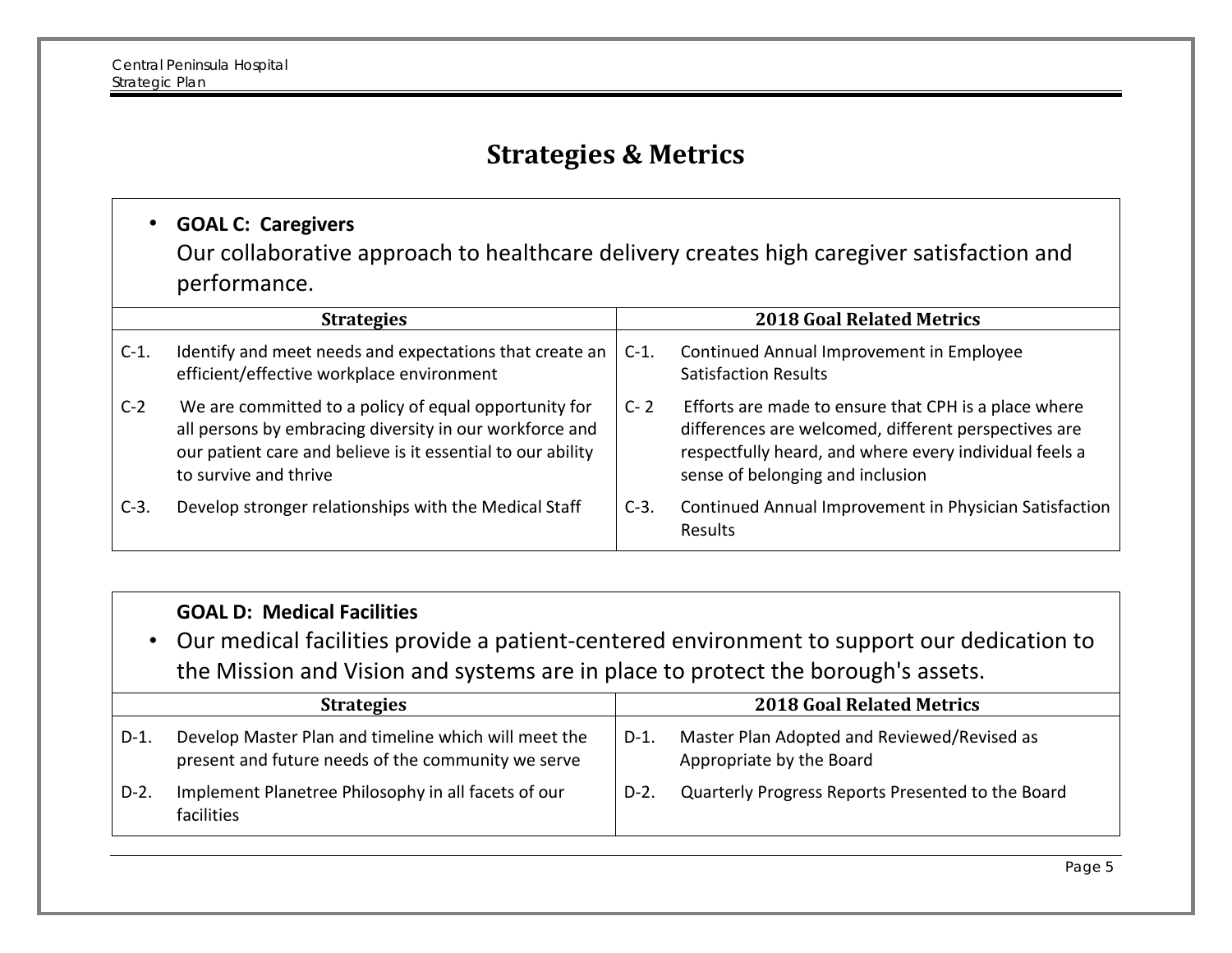| Central Peninsula Hospital<br>Strategic Plan |                                                                                                   |      |                                                                                                            |
|----------------------------------------------|---------------------------------------------------------------------------------------------------|------|------------------------------------------------------------------------------------------------------------|
| $D-3$ .                                      | Develop Clinical Information Services Integration Plan<br>and Timeline among CPH owned facilities | D-3. | Clinical Information Services Integration Plan Adopted<br>and Reviewed/Revised as Appropriate by the Board |